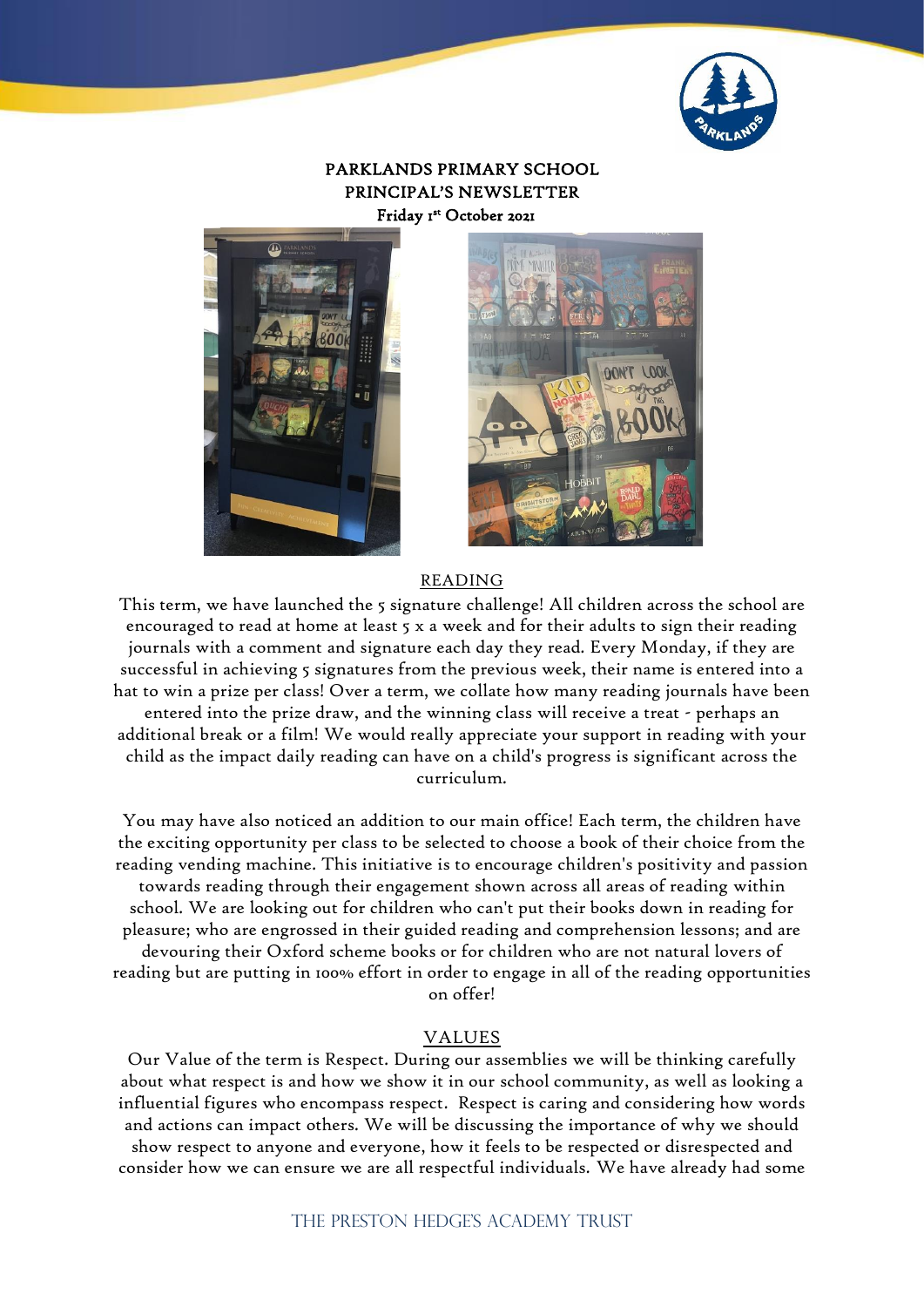

of our amazing children receive their values badges this term, including many respect badges given out for showing outstanding respect to adults and their peers!

## BREAKFAST AND AFTERSCHOOL CLUB

Our Breakfast and afterschool club has recently undergone an exciting make over, including a name change! The newly named 'Parklands Primary Studio club' is available from 7:30am for morning sessions, until 6:00pm for after school sessions. Please enquiry via the school office for further information.



### MORRISONS – 'Good to Grow scheme'

We have signed up to be part of the 'It's Good to Grow' scheme at Morrisons. For every £10 you spend in store or online, we can earn a token to put towards free gardening equipment for our school. Please help us by downloading the MyMorrisons app and using it every time you checkout. You can then allocate any tokens to us within the app.

If you have the MyMorrisons app already installed then you are good to go and will start collecting tokens immediately every time you scan the app at the checkout!

If you don't have the MyMorrisons app, simply download it and follow the steps to create an account linking your MyMorrisons card. Once your account is all created, you will be collecting tokens every time you scan your app at the checkout or shop online.

You can see how many tokens you have collected on the home page of the app. When you have gathered some tokens, please click on the 'Allocate Tokens' button and select our school from the list.

> More information can be found on the Morrison's website - <https://my.morrisons.com/blog/community/good-to-grow/>

We're looking forward to getting some new gardening gear to inspire our children to get outdoors, grow, learn and enjoy fresh produce. Thank you in advance for your help!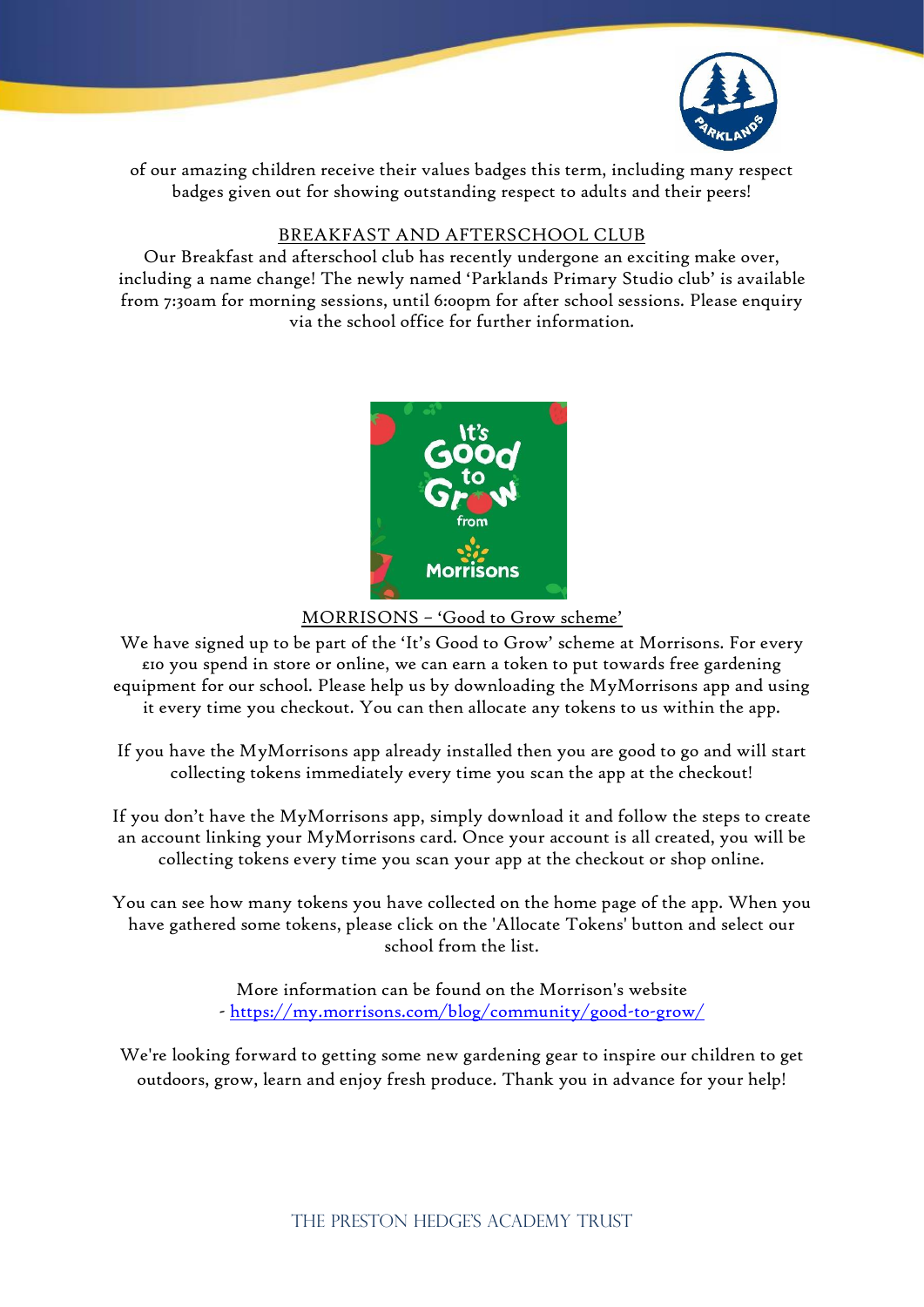

#### BEAT THE STREET



Thank you to everyone who has been taking part in the Beat the Street challenge. It is not to late to join in the fun! The aim of the game is to earn as many points as possible for you and the Parklands Primary team by walking, running, scooting, cycling or rolling between Beat Boxes across Northampton from Wednesday 22nd September 2021 - Wednesday 3rd November 2021, so there is still plenty of time to get involved and for us to move up the leader board! How to play:

1. Find Beat Boxes nearest to you on the map.

2. Hover your card or fob in front of the Beat Box until it beeps and flashes.

- 3. Walk, cycle, run or scoot to a different Beat Box within an hour.
- 4. Swipe the Beat Box with your card and fob until it beeps and flashes to score 10 points.
- 5. Now carry on your journey and score more points for each extra Beat Box you swipe.

For more information – visit the website <https://www.beatthestreet.me/northampton/how-to-play/>

#### PARKING

As all schools have now returned to usual drop off and collection times, the roads have once again become increasingly busy. We appreciate that the traffic in this area can be particularly bad. Along with this, we have a continued issue with parking. We would encourage families, wherever possible to walk instead of drive. If you are driving, please ensure that you do not block residents driveways when dropping off or collecting. Many of our local residents work for emergency services and are often on call, there have been incidents where they have been unable to leave due to inconsiderate parking and blocking

THE PRESTON HEDGE'S ACADEMY TRUST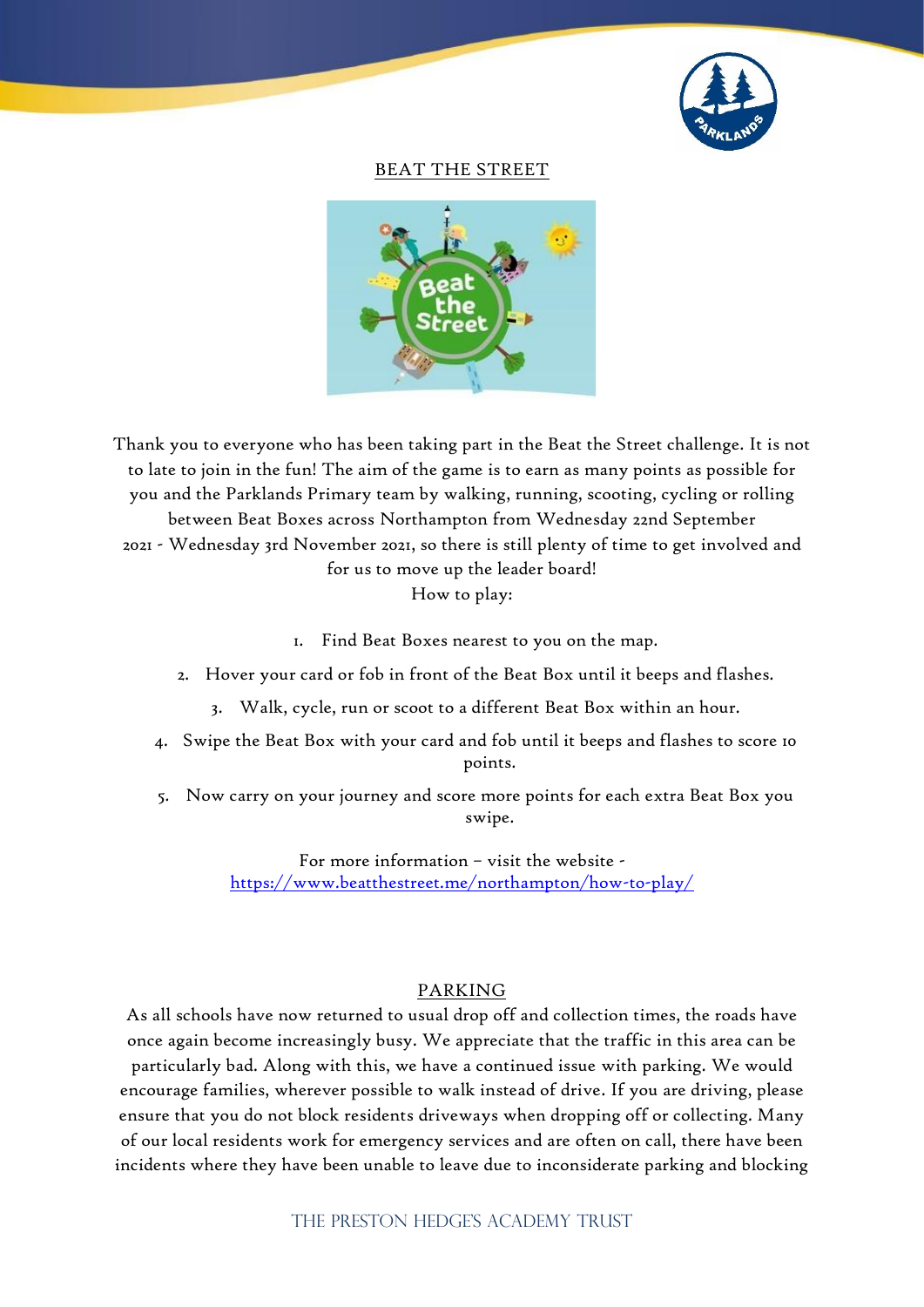

of their driveways. A gentle reminder also that the school carpark is for staff members and blue badge holders only. We would really appreciate your support on this to ensure we are working with our local community.

### KEY DATES

Tuesday 19<sup>th</sup> October - Parents evening Thursday 21st October - Parents evening Friday 22nd October – Last day of term Monday Ist November - Training day Tuesday 2nd November – Children return to school

Take care and have a wonderful weekend!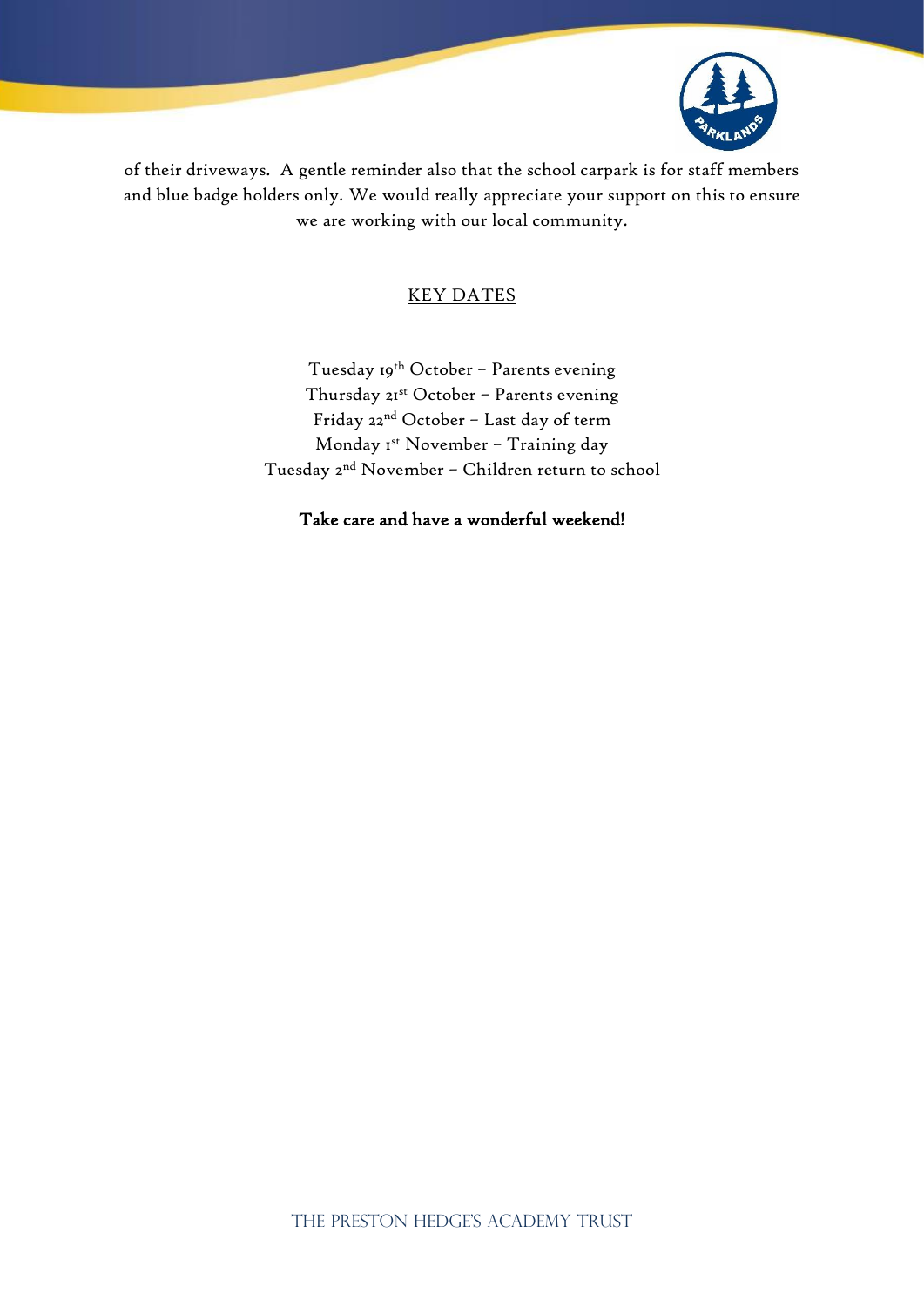

# A few Highlights from the last few weeks!





Year 2 have been busy investigating habitats in science, looking at how humans can impact the natural habitats of wildlife.



Year 5 have been historians during the afternoons, studying artefacts from world war 1 and considering their impact on the war.



THE PRESTON HEDGE'S ACADEMY TRUST